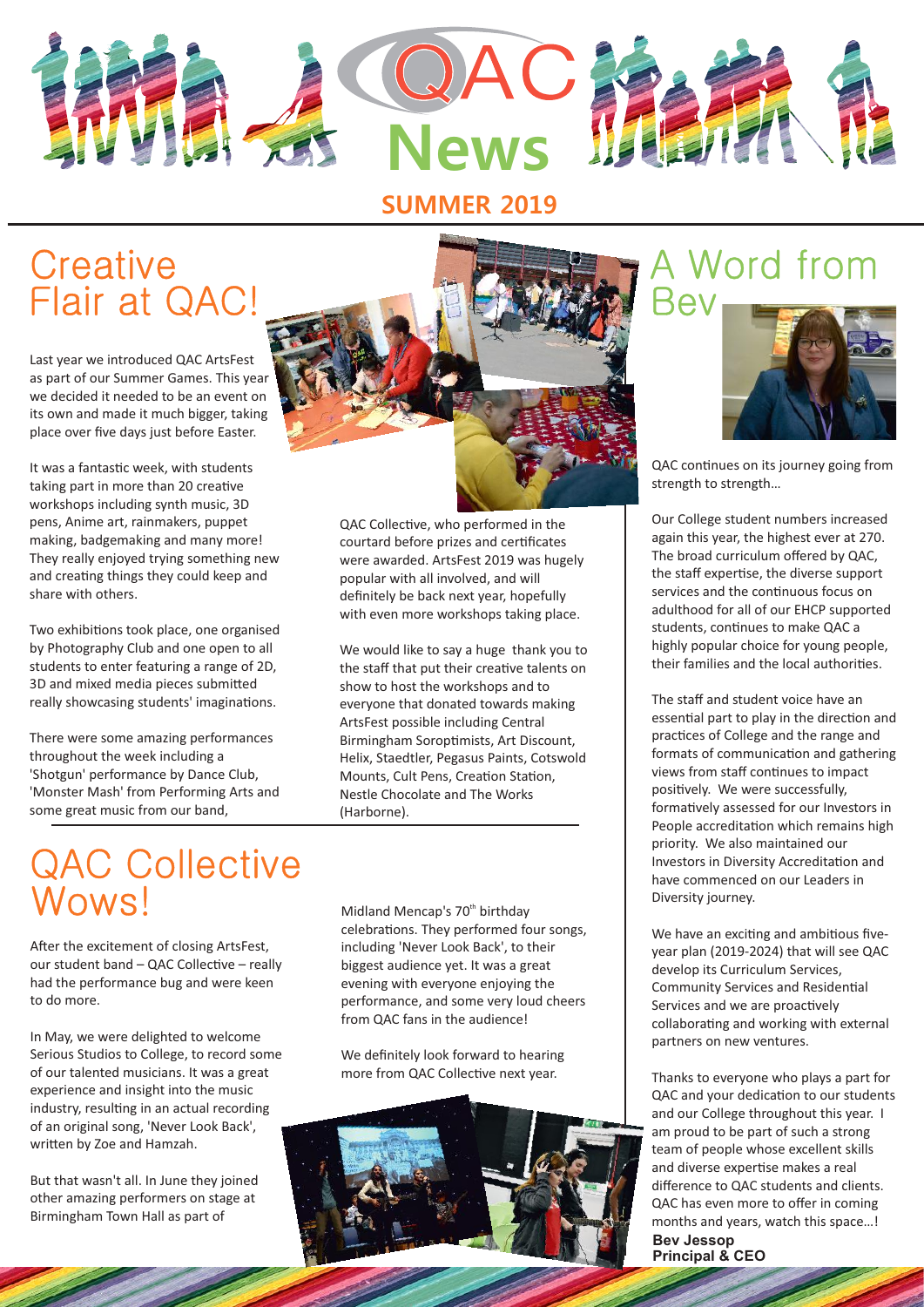# **SAVE**

Highlights

Worcester Snoezelen Fun

*Free Radio Studio Takeover QAC Table Cricket Team*



Our Sport and PCFA students hosted the Birmingham South Primary Schools Boccia and Kurling Competition with 9 schools competing for medals and certificates. A great

LEAP Ruby enjoyed a trip to Conkers where they explored the indoor activity centre. crossed the wobbly bridge into the woods and

A CBSO ensemble came to College to give students a flavour of classical music where they could look at and have a go at playing a

Students and staff from Health & Social Care and Leap Opal visited Worcester Snoezelen where they explored 5 amazing sensory rooms including an interactive room, a soft play area and beautiful chill out spaces. The trip was fun and a great way for H&SC students to learn more about the therapeutic

LEAP Creative visited printing firm Hollywood Monster, where they met different members of the team who not only told them about the printing industry but also helped students design and print their very own LEAP Creative banner, which they proudly display in their

A group of UCB Level 2 Media students joined our Performing Arts group for a 'Special Effects' masterclass, showing how to apply special effects make up before transforming students with broken noses, cuts, scrapes,

day was had by all involved.

learnt all about recycling.

variety of musical instruments.

benefits of a sensory environment.

classroom.

bruises and plenty of gore.

*Comic Relief Photo Booth Oya Batucada Samba Workshop*

#### **FEBRUARY**

QAC's Table Cricket Team took part in The Lord's Taverners Table Cricket County Competition at Edgbaston, playing against previous champions Wilson Stuart School and Fairfax School who proved to be tough opponents.

Our football team took part in their first tournament of the season, playing 4 games in total, with 1 win (an impressive 4-0 victory), drawing 2 and losing 1.

Thanks to Dragons Den, Sensory Club and PFL Purple were excited to enjoy lots more sensory activities, using different toys and resources to explore their sensory needs, with the giant beanbags and sensory foam being very popular!

#### **MARCH**

Students and staff had the Mardi Gras spirit as they wore festival colours and created their own carnival masks. Oya Batucada Samba band delivered some fun music workshops and UCB students created festival themed facepainting for people.

Phil Brice from Koala TV visited Creative Media students to talk about the company's work, different roles and showing them some of the media projects Koala have created.

Red Nose Day 2019 was busy with PFL Yellow and PFL Black organising various fun activities including "Sponge the Staff", crafts, a treasure hunt and a photo booth and Hospitality students running a samosa sale. All groups worked really hard and raised just over £200 for Comic Relief.

*Fun at Conkers*

*Special Effects Gore*



*Hollywood Monster Visit*

As part of their Employability sessions, Creative Media students visited Free Radio to find out about how a radio station works and the different roles that work there. They had a fantastic time, taking over a studio so they could listen to some live radio and have their disco!

LEAP Hub students hosted a 'Mothers Day' pop-up sale with handmade gifts they designed and made themselves, with some brilliant pieces on show, including wooden planters, personalised bags, frames and cards.

To celebrate the centenary of women getting the right to vote, our 'Inspirational Women' project explored topics such as The Suffragettes, The Women's Instute and women who are heroes, with students talking about women that inspire them – quite a few mums were mentioned!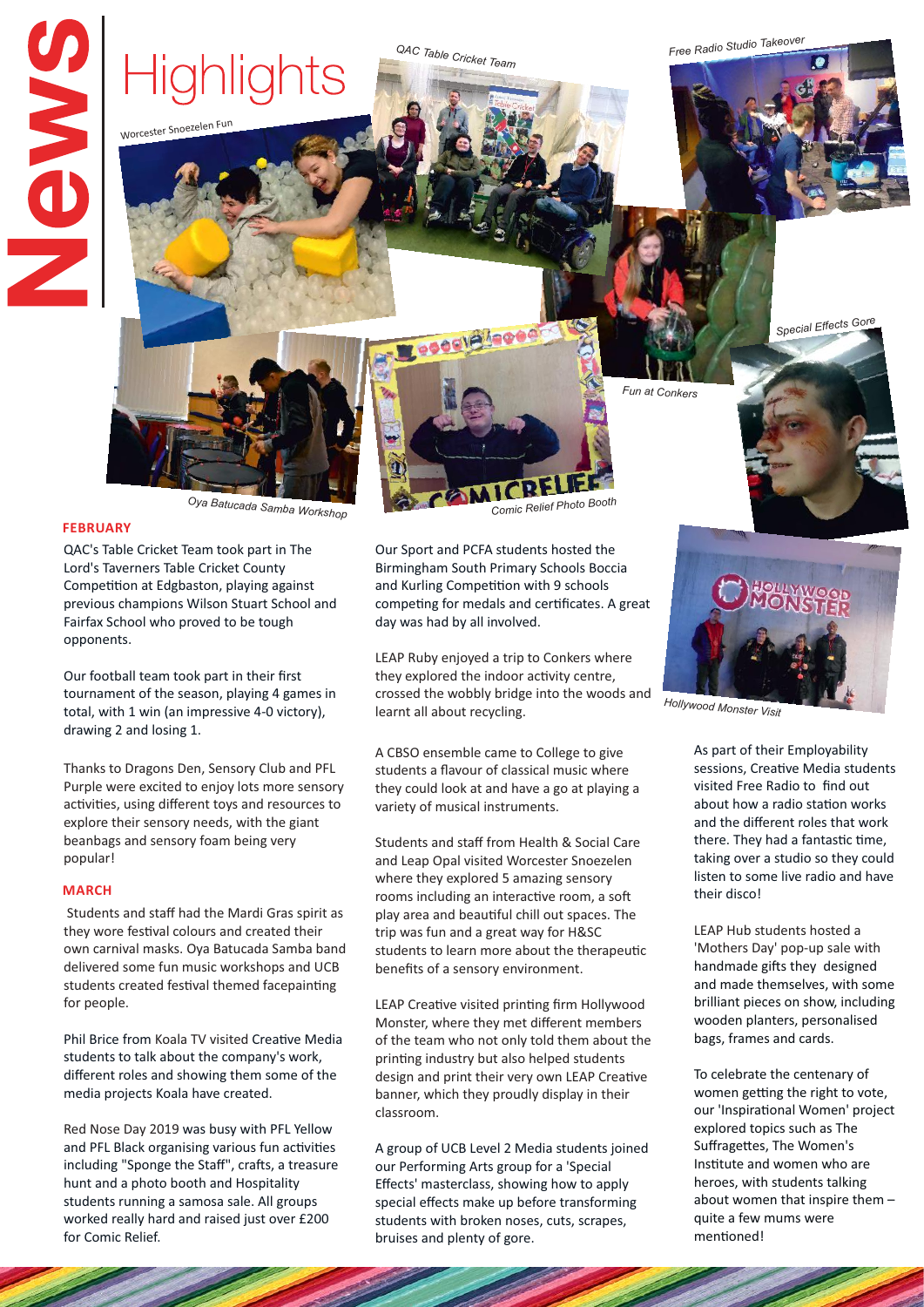

Our Community Project Group organised a food collection to support The Trussell Trust Quinton/Oldbury Foodbank, making posters and leaflets to inform people what food items were needed. At the end of the project they presented the Trust with ten very full boxes and bags of food!

Anime Club hosted a "Welcome to Japan" afternoon, showcasing Japanese culture, food, music and games. Everyone enjoyed Japanese themed performances with some dressing in Japanese inspired outfits with Photography Club on hand to capture everything.

Our Speech & Language Team introduced Construction Club where students take on roles of 'Engineer', 'Supplier' and 'Builder' to use Lego® to build different models. It involves a lot of collaboration and teamwork and is a great way to develop communication skills such as vocabulary, expressions, listening and attention as well as imagination.

IT Level 3 students have explored the world of virtual reality thanks to equipment bought as part of a Dragons Den project. They have created their own VR 360◦ tour of the college along with an architecture and culture based experience they shared at ArtsFest.

#### **MAY**

IP students organised their very own sponsored walk, doing laps of our field to raise money. Those who took part really enjoyed themselves, particularly when the sun came out. They did amazingly well raising nearly £600, some of which will be used towards a trip to Minehead over the summer.

Our VI club took part in a brilliant kickboxing session delivered by PKA Kickboxing's Kerry, having great fun and learning about the techniques involved.

*VI Kickboxing Workshop*

Students and staff from QAC SPARK group joined thousands of others in Birmingham to take part in the City's Pride event, having great fun watching the parade and soaking in the atmosphere.

Some of our residential students put their cooking skills to the test and took part in a healthy living cooking class led by Zeph, one of the chefs here at College. They joined him in the kitchen where he showed them how to prepare and assemble enchiladas from scratch, before making some themselves; it was a great session, especially the tasting part!

Members of our Governing Board visited our Hospitality café for a very special 'High Tea'. It was a great opportunity for them to see students in action and enjoy some delicious treats; they enjoyed it so much they want to do it more regularly next year.

#### **JUNE**

*Silent Disco Trial*

As part of Men's Health Week, our Healthcare Team hosted a workshop to discuss men's health issues including testicular cancer. It was a great session, with students asking lots of questions and leaving with lots of information.

Despite the less than summer-like weather, our Duke of Edinburgh group completed two expeditions as part of their programme, staying overnight and trekking the Malvern Hills!

Working with Spectra, some students and clients took to the stage for 'All Roads Lead to Bearwood', a very interactive, community inspired performance at Bearwood Street Festival

*Coniston Crew*

A group of students and staff took part in a 3 day residential trip in Coniston, where they enjoyed all kinds of outdoor activities including sailing, kayaking and climbing. It was a great experience for all involved, especially those who had never done anything like it before.

Outdoor Club took to the water and went canoeing. The group had great fun as they worked together to build 'rafted canoes', with no-one going overboard!

#### **JULY**

Following a successful trial earlier in the year, our residential students enjoyed a silent disco, complete with smoke machine. They loved wearing the headsets and dancing along.

Our seventh annual Summer Games saw students, staff guests and volunteers enjoy a series of sporty, and non-sporty, challenges as teams battled it out for medals and points.

We say goodbye to a number of students and staff this summer, and would like to wish them the very best of luck for their next adventures!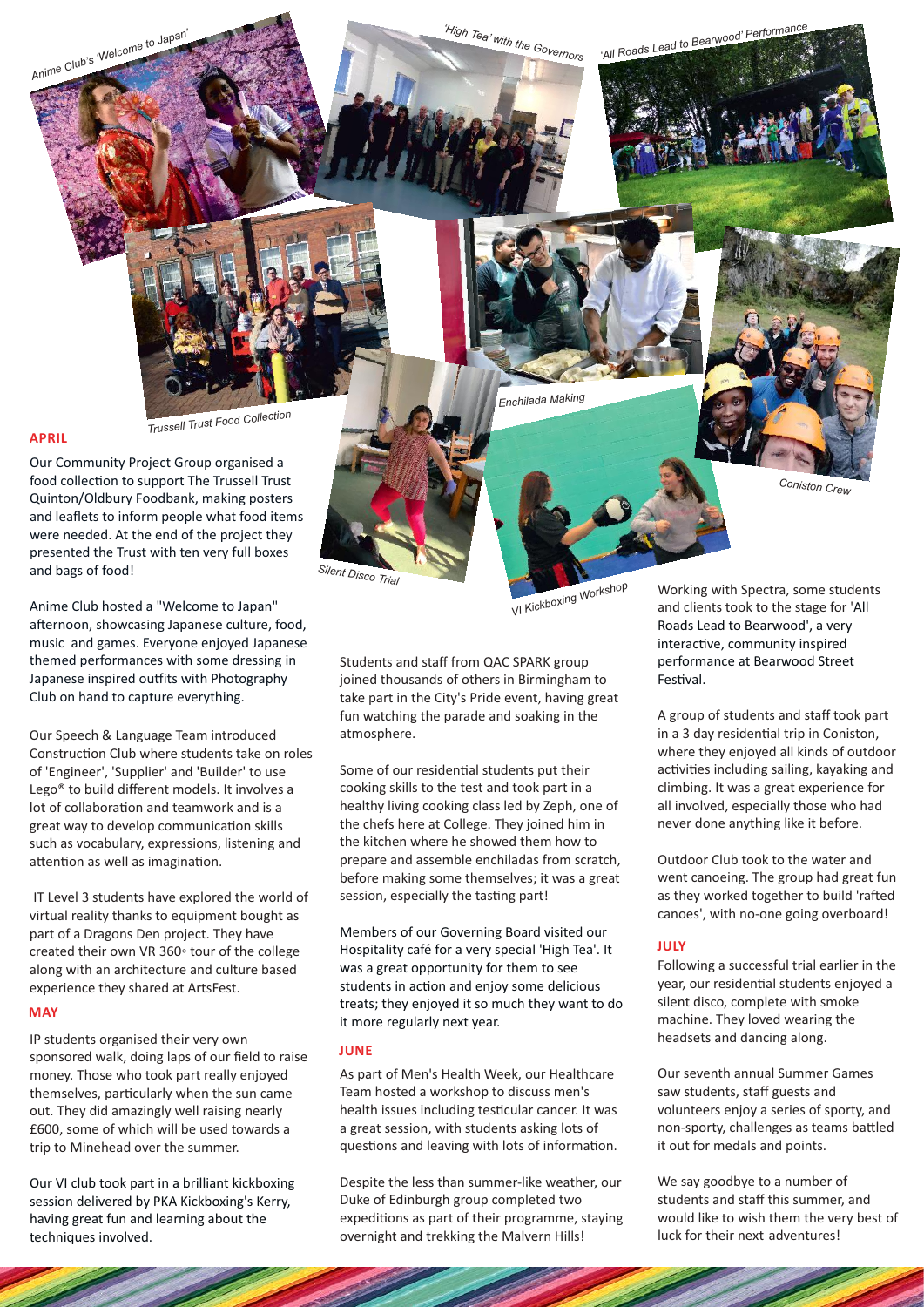## **Criminal Justice**

Following successful fundraising, we were able to deliver a Criminal Justice project looking at crime, criminals and justice. Students participated in a drama workshop with Freshwater Theatre Group to learn about democracy and women's' suffrage and took a step back in time to view items from the West Midlands Police Heritage Project including capes, huge handcuffs, hand held speedometers and whistles.

**Spotlight**

Round Midnight Theatre Company performed their interactive 'Cutting Ties' workshop which looked at issues such as friendship, bullying and

knife crime in school, presenting different scenarios for students to discuss.

A highlight was a talk from prestigious Craig Pinkney, a Criminologist and Youth Specialist, who spoke about knife crime, drugs, gang culture and the impact bad life choices can have on individuals, their families and friends. Craig was emotive and was able to use personal experience to tackle a very difficult subject, giving students lots of useful advice on how to make positive life choices.

The project culminated in students putting their detective skills to the test to solve a series of clues and crime scenes to help solve the QAC 'crime' of the missing trophy!

# **Celebrating Volunteers**

Volunteers play an important role in life at QAC. We have a number of regular volunteers who support students and staff across College and each year we host international students on placement year who work as LSAs in classrooms.

We also welcome corporate volunteer teams who spend time on campus or at Umberslade working with students and/or completing various gardening and maintenance tasks for us. We pride ourselves on building strong relationships with many volunteers enjoying it so much they come back again and again.

To celebrate National Volunteers Week, and say thank you to our volunteers, we invited some to join us for 'tea and cake' hosted by one of our Hospitality groups. Since NVW last year, we have welcomed over 240 corporate volunteers (equating to over 1200 hours), and this was a great opportunity for them to meet other volunteers and share experiences.

# **Green Fingers**

Gardening is a popular activity for many students, with sessions taking place at College and at Umberslade; it enables them to experience outdoor learning and develop a range of skills whilst having fun.

After nearly 12 years in place, our onsite raised beds area needed some attention and after some successful fundraising, and a compelling Dragons' Den pitch, we were really excited to be able to update it so that it was more practical and accessible for the students we work with now.

We were even more excited when Cadent Gas wanted to be involved and help. So on June 28<sup>th</sup>, as part of West Midlands Giving Day, we welcomed a team of eager volunteers to College to work with our Maintenance team to re-develop the existing area. They painted sheds, helped deconstruct the existing gardening beds and prepare the area ready for Maintenance to finish the project over the summer.

It was a great day for all involved and a couple of weeks of intense rain it was nice that the sun came out! We look forward to September when the students can get to work in the area and hopefully we can invite Cadent back to work with us even more.

*Craig Pinkney Talks Choices*



At QAC, we do our best to encourage healthy lifestyles and this year we have done a number of things to support this.

In March we hosted a 'Healthy Hearts Friday' and were visited by The Active Wellbeing Society who brought with them a hula hoopist to give a demonstration to students. They also brought a smoothie bike, with students using pedal power to produce their own delicious smoothie. There was also a presentation by one of our Healthcare Team who spoke about the importance of maintaining a healthy heart.

Our biggest event was the School Food Showdown where teams of students and staff competed against each other, and the clock, to prepare the healthiest meal from the ingredients provided. The audience then voted for the best meal using their red and green pepper cards, and plenty of cheering. It was lots of fun for everyone involved, with H&SC and LEAP Ruby walking away as winners!

*School Food Showdown* 



*Volunteers Week Celebration*

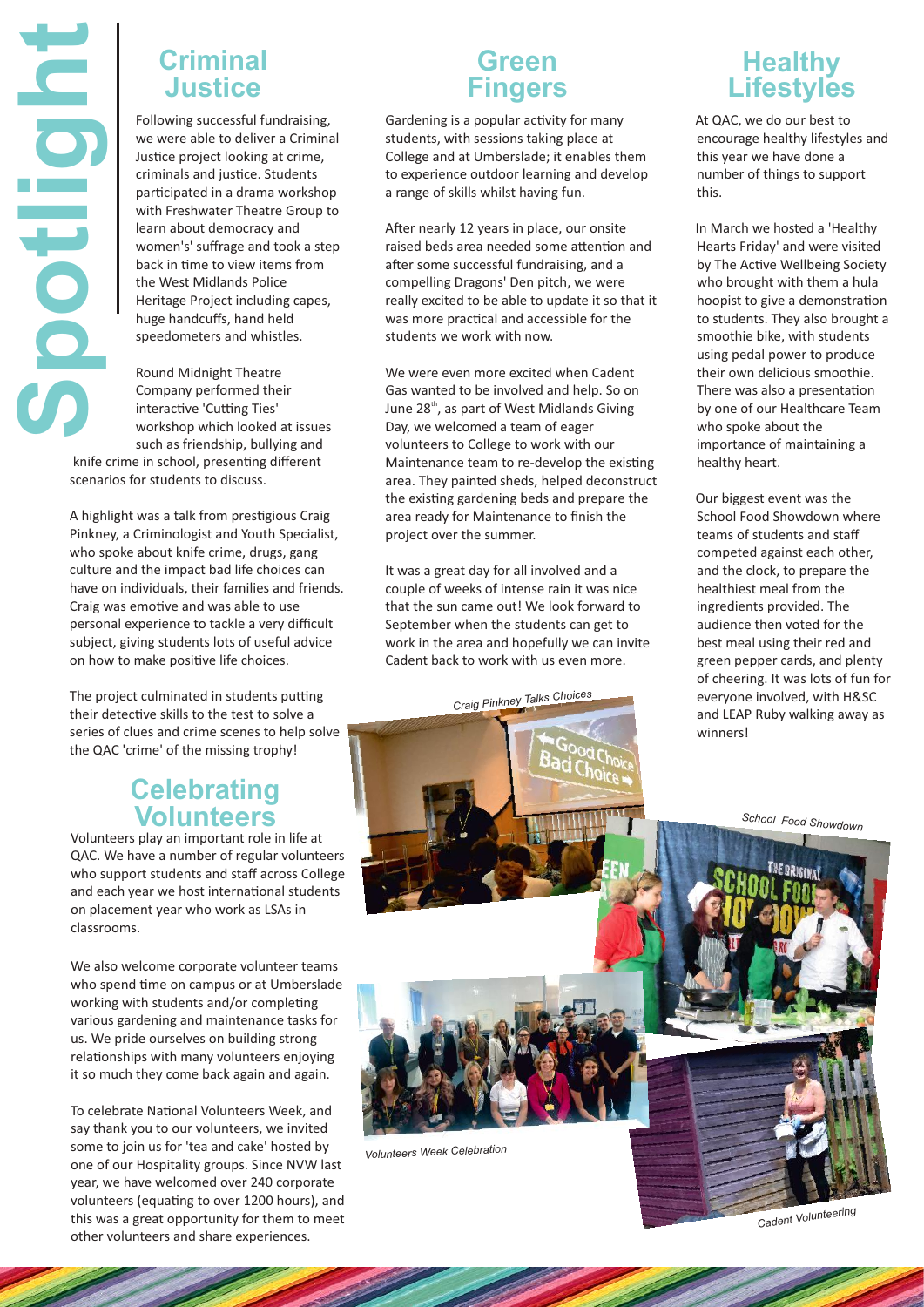

In April, QAC SPARK group joined other Team QAC runners at Cofton Park excited for this year's Gung-Ho! run but sadly, Storm Hannah had other ideas and the event was cancelled. Although the obstacles were deflated our team was not, instead choosing to brave the cold, wet and windy conditions to run the length of the 5k circuit.

We hosted our first 'Afternoon of Wellbeing' in May, where visitors enjoyed activities such as Pilates, Archery and Qigong, different holistic therapies and stalls to mooch around, selling products such as crystals and candles. People le feeling thoroughly relaxed and recharged, giving us great feedback to grow the event for next year.

A number of staff joined Team QAC (and hundreds of others) to pound the streets of Birmingham, take in the sights and take on local City runs. In May Jakub completed the Simplyhealth Great Birmingham 10k, and in June some brave souls left the comfort of their beds to take part in a very wet, very early Sunrise 5k!

Our summer fete was a scorcher as the sun shone brightly all day as people enjoyed samba music, dance demonstrations, archery, games and ferret handling as well as a range of stalls to look around. It was a great day, raising over £1100 for College.

To show that fundraising should be fun, Bev (Principal) and Jan (Deputy Principal) were great sports and took on a series of challenges in a bid to raise money to develop our sensory provision. They took part in a sports wheelchair race, rode a tandem and even formed 'dance off' crews to battle it out, all to the amusement of students and staff!

We have now launched our Amazon wishlist, which features a range of items that you can buy and donate directly to us. The list includes sensory toys and resources, books, gardening tools and other supplies for use in classrooms and can be found by searching for Queen Alexandra College on Amazon's wishlist tab.

Big thanks to everyone who has supported our events this year, we couldn't do it without you. We are busy planning upcoming events including our first Firewalk (4<sup>th</sup> October) and Dinner in the Dark (21<sup>st</sup> November) amongst others!

# Fundraising **Corporate & Community**

We were awarded £1000 from LoveBrum towards our community workshops at Umberslade, with representatives visiting a session a few weeks later to see what the support meant. We also had the opportunity to attend their  $4<sup>th</sup>$ birthday event and speak to guests about the work we do.

City of Birmingham Rockets Basketball Club took to Grand Central Station to showcase wheelchair basketball to travellers and shoppers, whilst raising over £600 for QAC – thanks guys!

At the start of June, students and staff from Judo Club attended the annual We Are all Making A Difference awards lunch. The group had a great time at the event, talking about what judo means to them and were delighted to accept a cheque for £2000 towards Judo Club for next year.

It has been a busy, and fun, few months with lots of great corporate volunteering sessions happening. We have worked with our friends at RBS, The West Brom DWP, AXA XL and Zurich to complete a number of maintenance, gardening and student activities at QAC and Umberslade.

UCB students supported ArtsFest with fun facepainting sessions and worked with Performing Arts students in a special effects masterclass as well as their regular sessions with Looking & Feeling Good Club.

We are excited to be building relationships with Waitrose Harborne, Cadent Gas and Equiniti who have all started volunteering with us and which we look forward to developing over the next few months.

A big thank you to all the companies and individuals that have supported us this year whether through volunteering or donating items and/or money to us; your support really does make a difference to our students and helps us help them.

 **If you would like to know more about how you can** get involved in supporting us, please **contact fundraising@qac.ac.uk or 0121 428 5064**